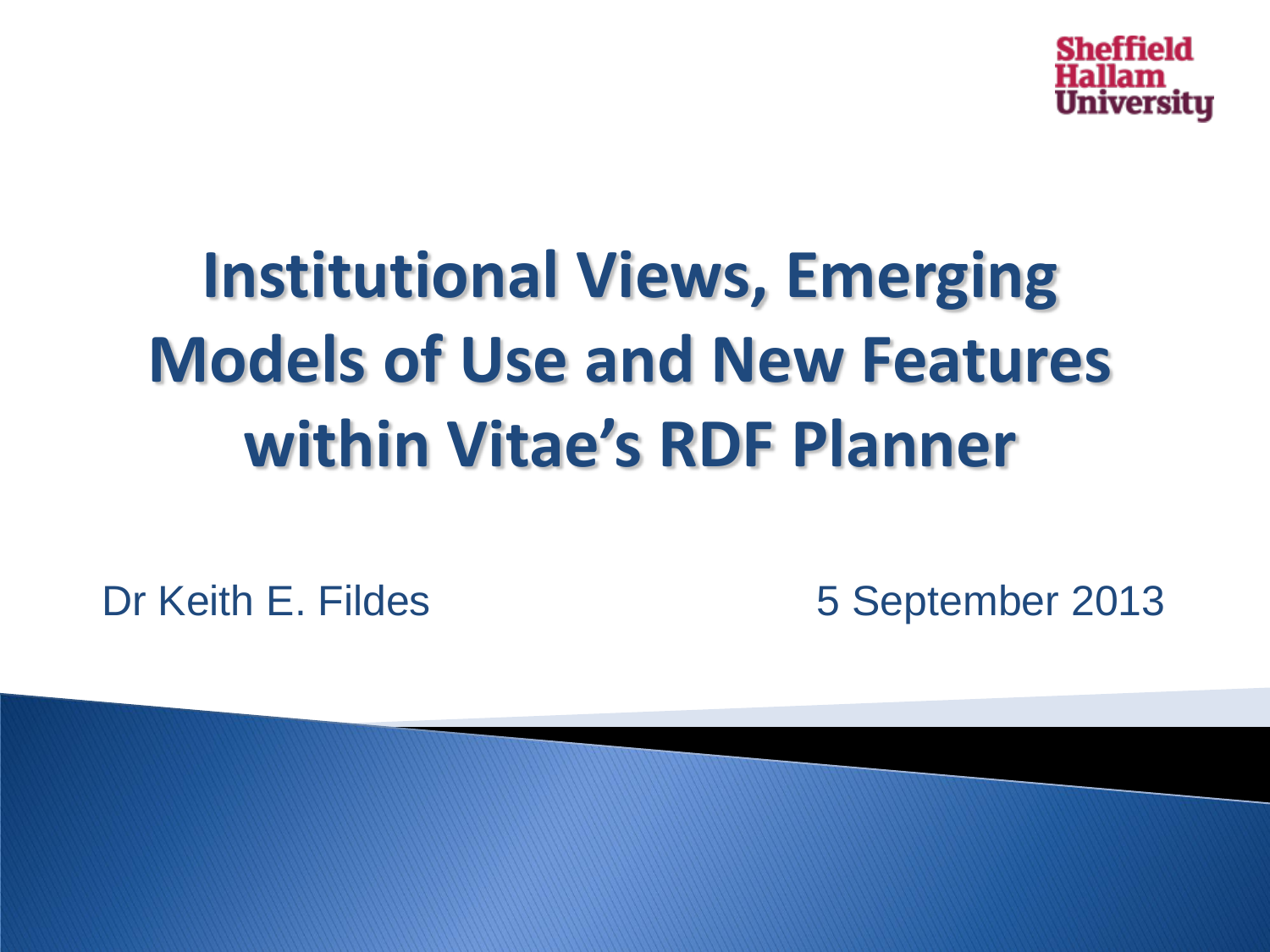### **Motivation**



- ▶ Need to update/replace our DNA form "a document which no one loves and which I would like to bury with a stake through its heart"
- ▶ Based on the old Joint Skills Statement so at least pre-2010

| <b>Category of skill</b>           | <b>Training and</b><br><b>Development Activity</b><br>previously completed | <b>Training and</b><br><b>Development</b><br>Required | Anticipated source of<br>skills development |
|------------------------------------|----------------------------------------------------------------------------|-------------------------------------------------------|---------------------------------------------|
| (A) Research skills and techniques |                                                                            |                                                       |                                             |
| (B) Research environment           |                                                                            |                                                       |                                             |
| (C) Research management            |                                                                            |                                                       |                                             |
| (D) Personal effectiveness         |                                                                            |                                                       |                                             |
| (E) Communication skills           |                                                                            |                                                       |                                             |
| (F) Networking and team-working    |                                                                            |                                                       |                                             |
| (G) Career management              |                                                                            |                                                       |                                             |

#### TABLE A: ASSESSMENT BY SKILL GROUP (refer to Table B)

**RDF Planner - SHU Case Study** Good timing - we were looking for an online system for DNA, PDP and a CPD ePortfolio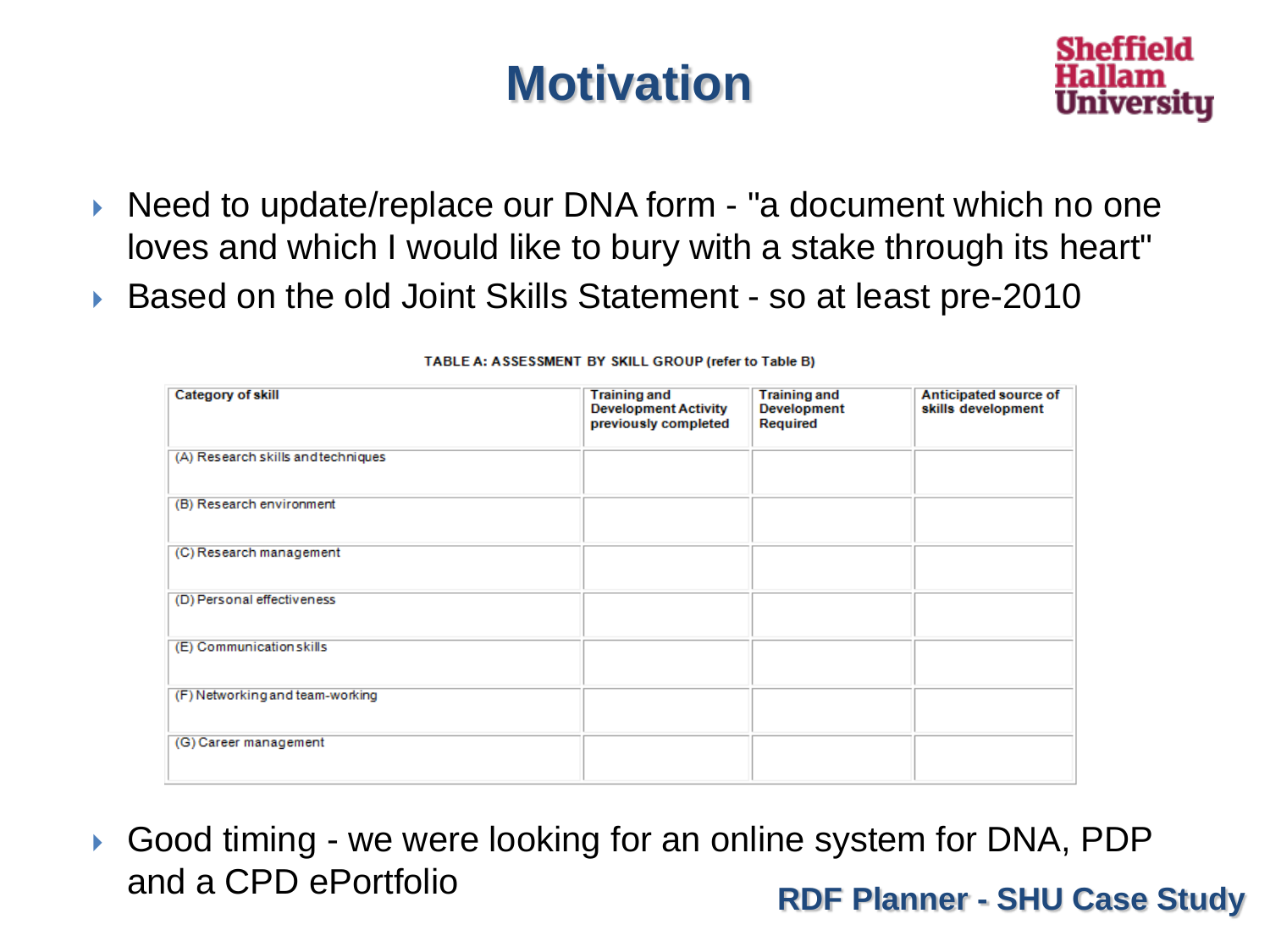#### **Pilot**



- ▶ 50 'friendly faces', with a mix of PGRs/ECRs and faculties
- ▶ Few teething problems personal cf institutional login etc.
- **Immediate reaction overwhelmed by the size felt having the** 'phases' level beneath the 'descriptors' was just too much
- ▶ Vitae very responsive the system was clearly evolving in front of our eyes in response to feedback. The addition of ePortfolio functionality was probably the deciding factor for us

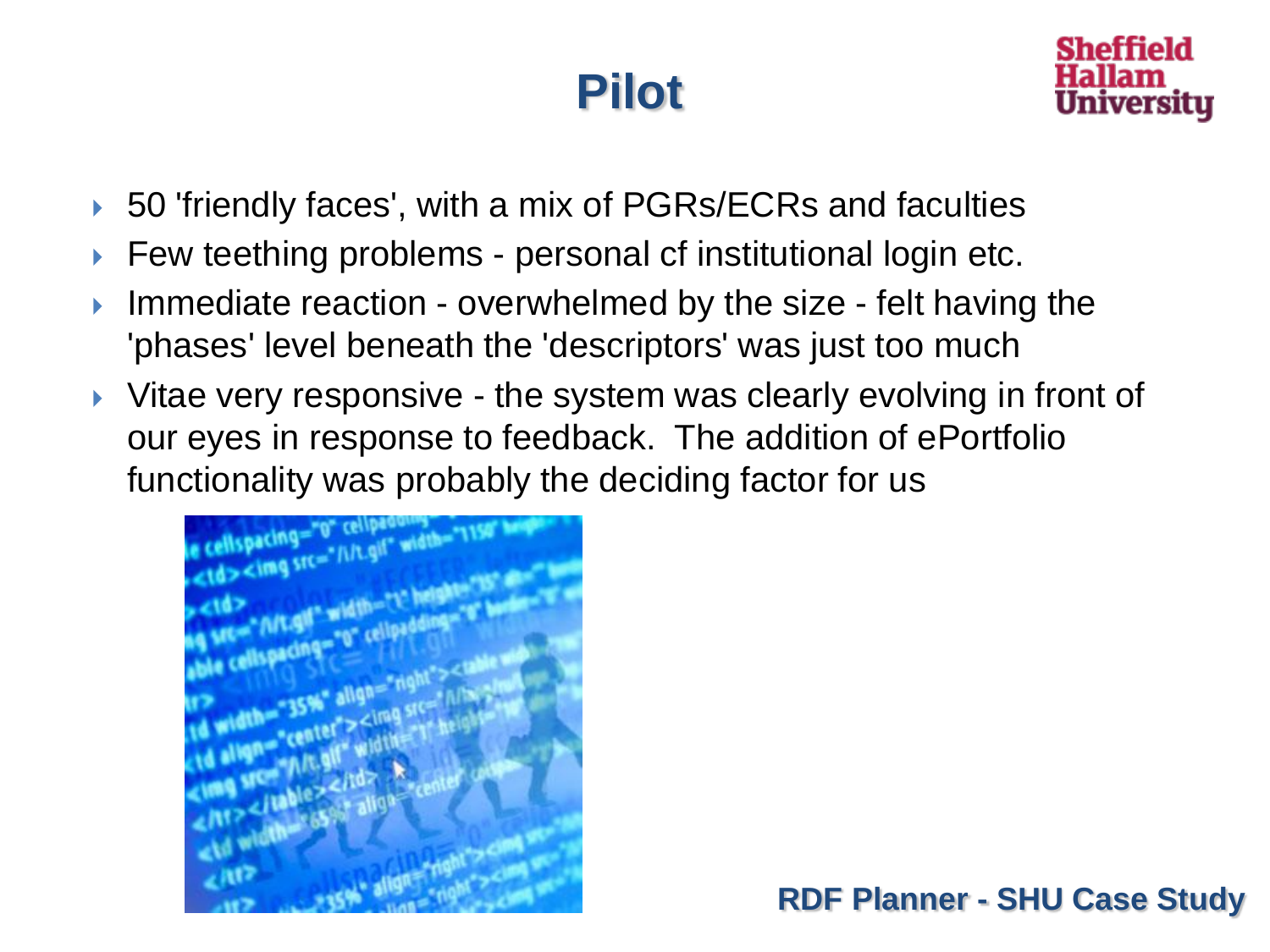#### **Plans**



- ▶ Primarily mandatory for all our PGRs (c.650) for managing PPD
- Expect 'satisfactory engagement'  $PhD =$  thesis +  $PPD$



**PGR Timeline** 

Blue = progression milestone, Green = PPD activity, Red = other indicative activity

For part-time students, increase by a factor of 2

▶ Secondary - made available to all our ECRs (c.110)

**RDF Planner - SHU Case Study**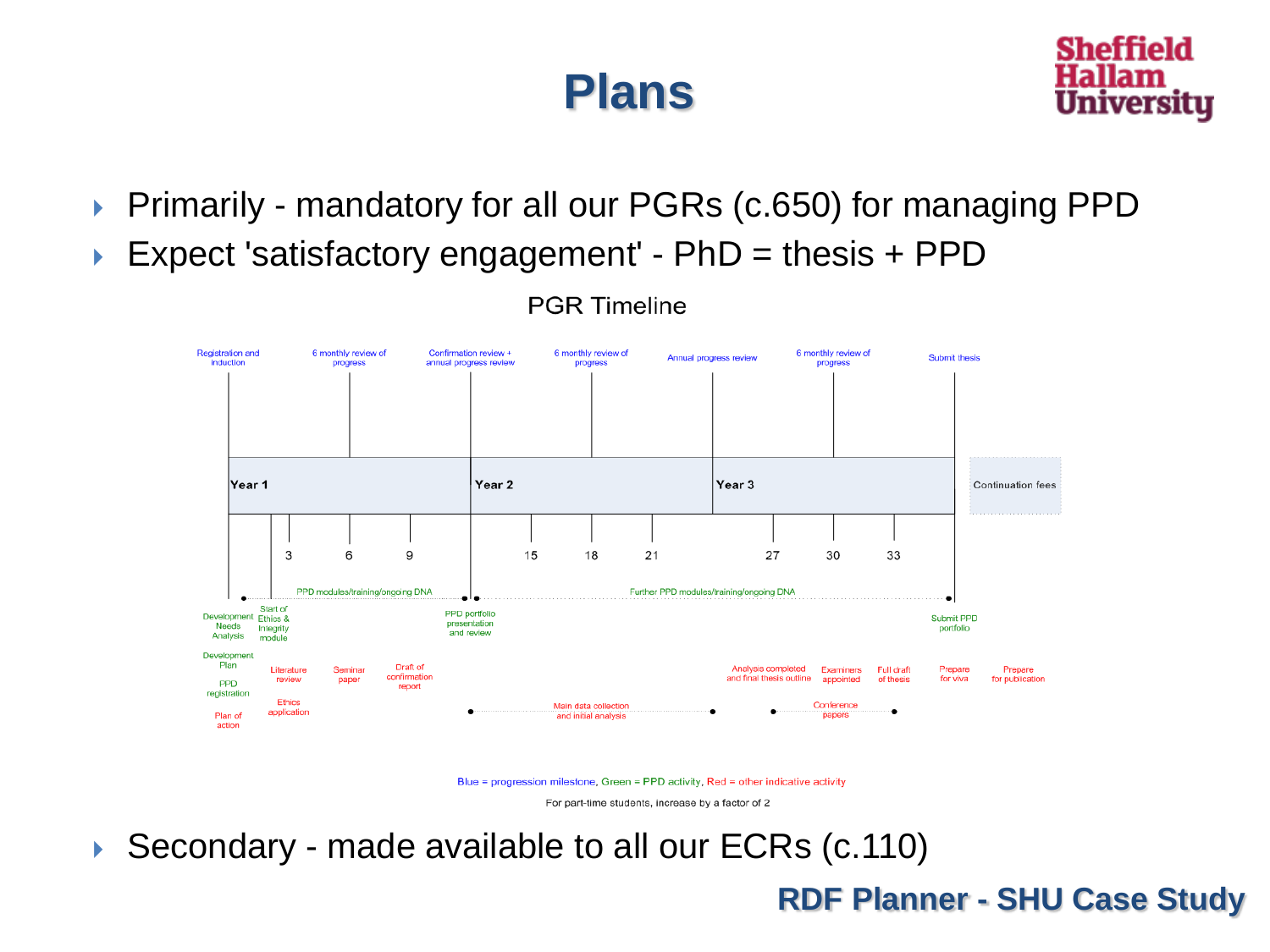#### **Implementation**



- ▶ Resources managed by researcher developer and the Library
- ▶ Administration by Graduate Studies team (PGRs) and researcher developer (ECRs)
- ▶ Administration has been easy so far
- Managing full cohort's worth of PGR accounts we'll see!
- Still thinking about how to integrate into supervisory process print out reports, or a way to share evidence with supervisors?

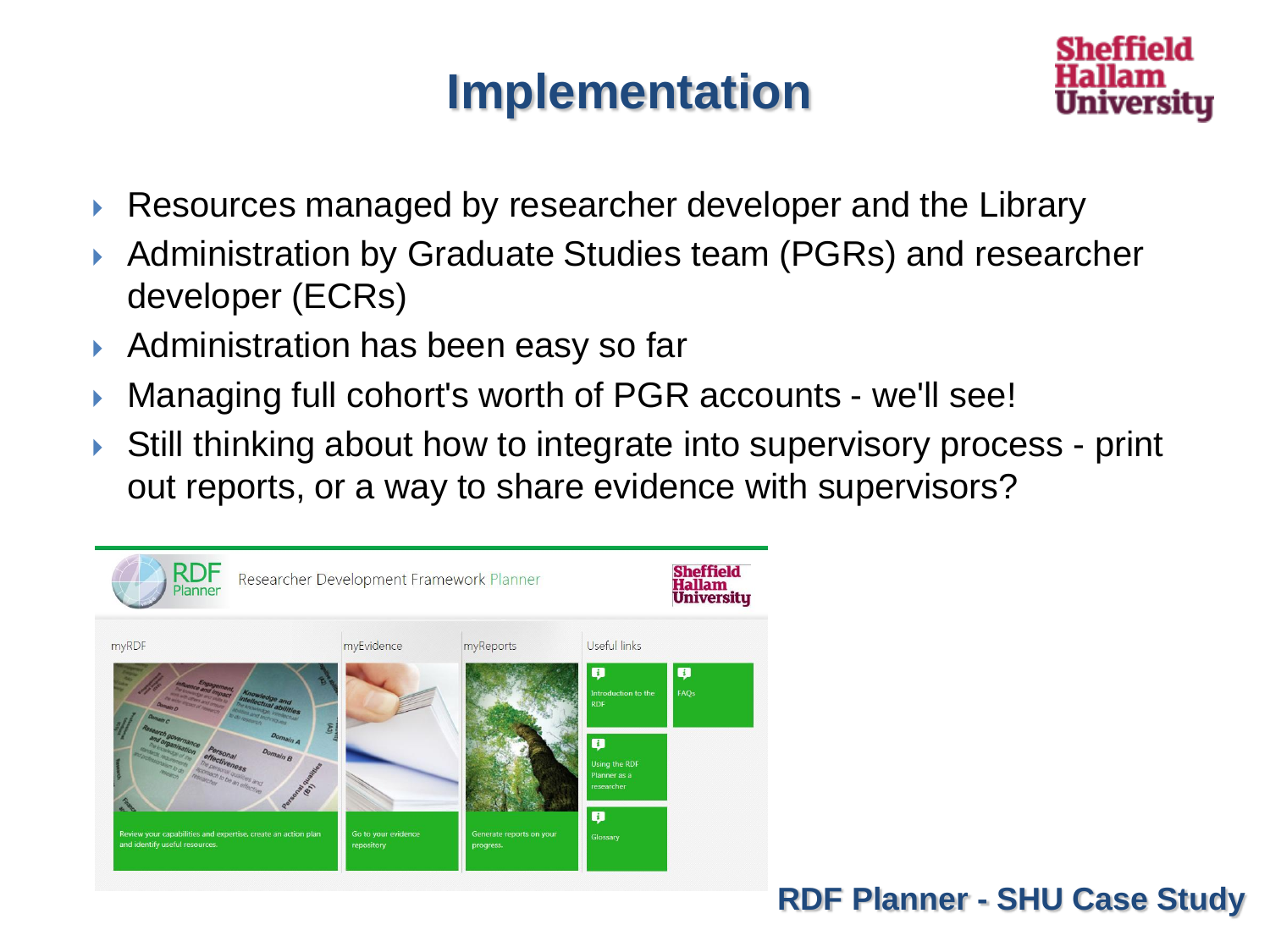## **Training and Buy-In**



- ▶ 20/30 minute showcase with supervisors and an hour workshop with PGRs (taking place in a few weeks' time)
- ▶ System is very intuitive, so more about getting over reservations and getting up-and-running, than training on the system
- ▶ DNA form is so disliked, that it's not likely going to need a hard sell
- ▶ Researchers are a minority group at SHU, so tend to be welcoming of investment/dedicated initiatives for them
- ▶ Supervisors likely to be a mixed bag, but more about increasing weighting towards PPD than the Planner per se

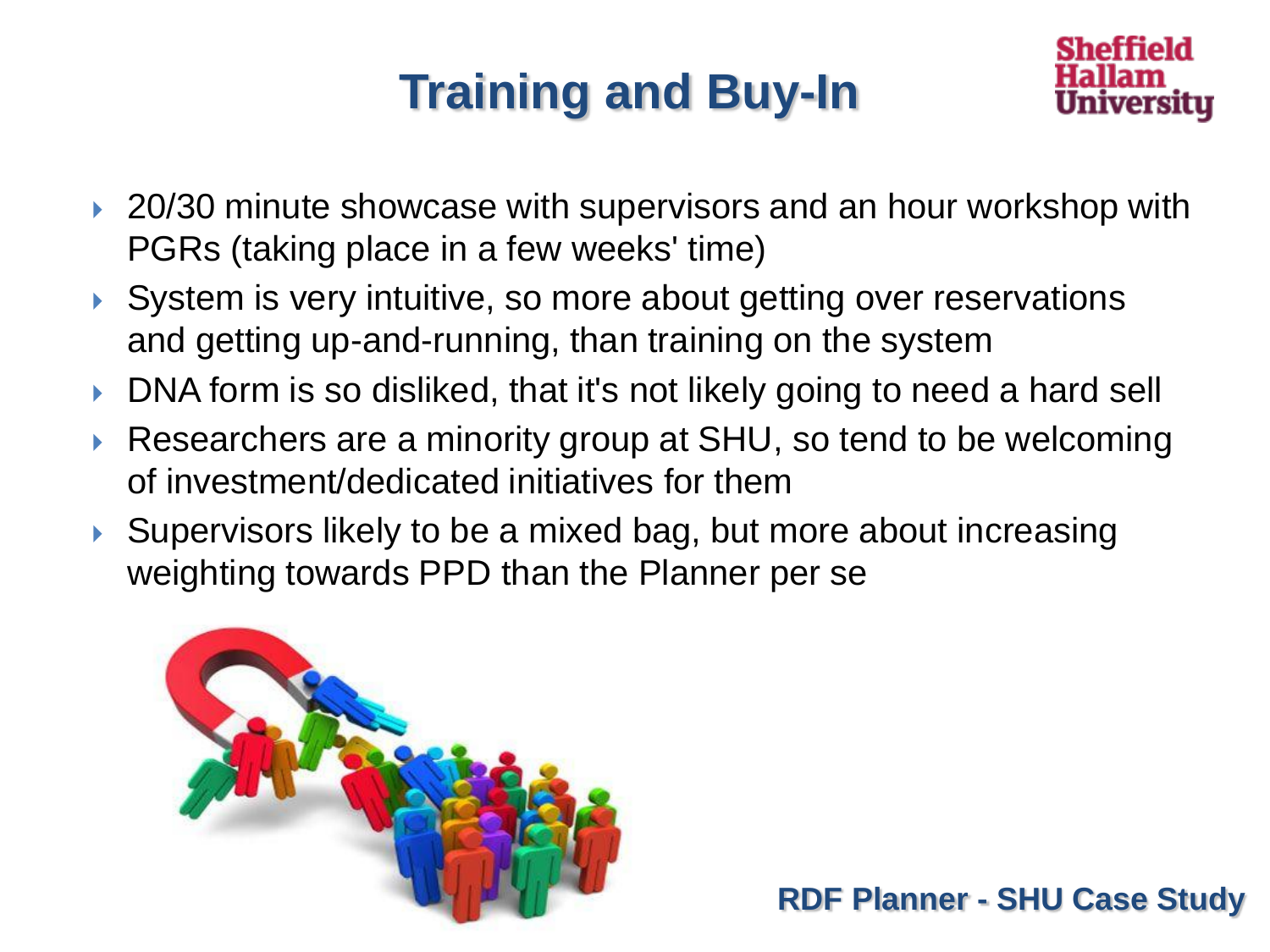### **Challenges**



- CROS 2013 65.5% of our researchers have never heard of the RDF (cf 52.7% post-92 average and 62.9% UK average)
- ▶ Our researcher development programme (SHaRD programme) is informed by the RDF, but isn't strictly aligned - rationalised into 25 themes, rather than 63
- ▶ SHaRD is also new (not launching till end of 2013), so Planner will be rolled out while there are still a lot of gaps in our development provision. Possible phased transition year
- $\triangleright$  Practically integrating into supervisory meetings
- ▶ The ongoing cull and registration process (PGRs higher turnover)